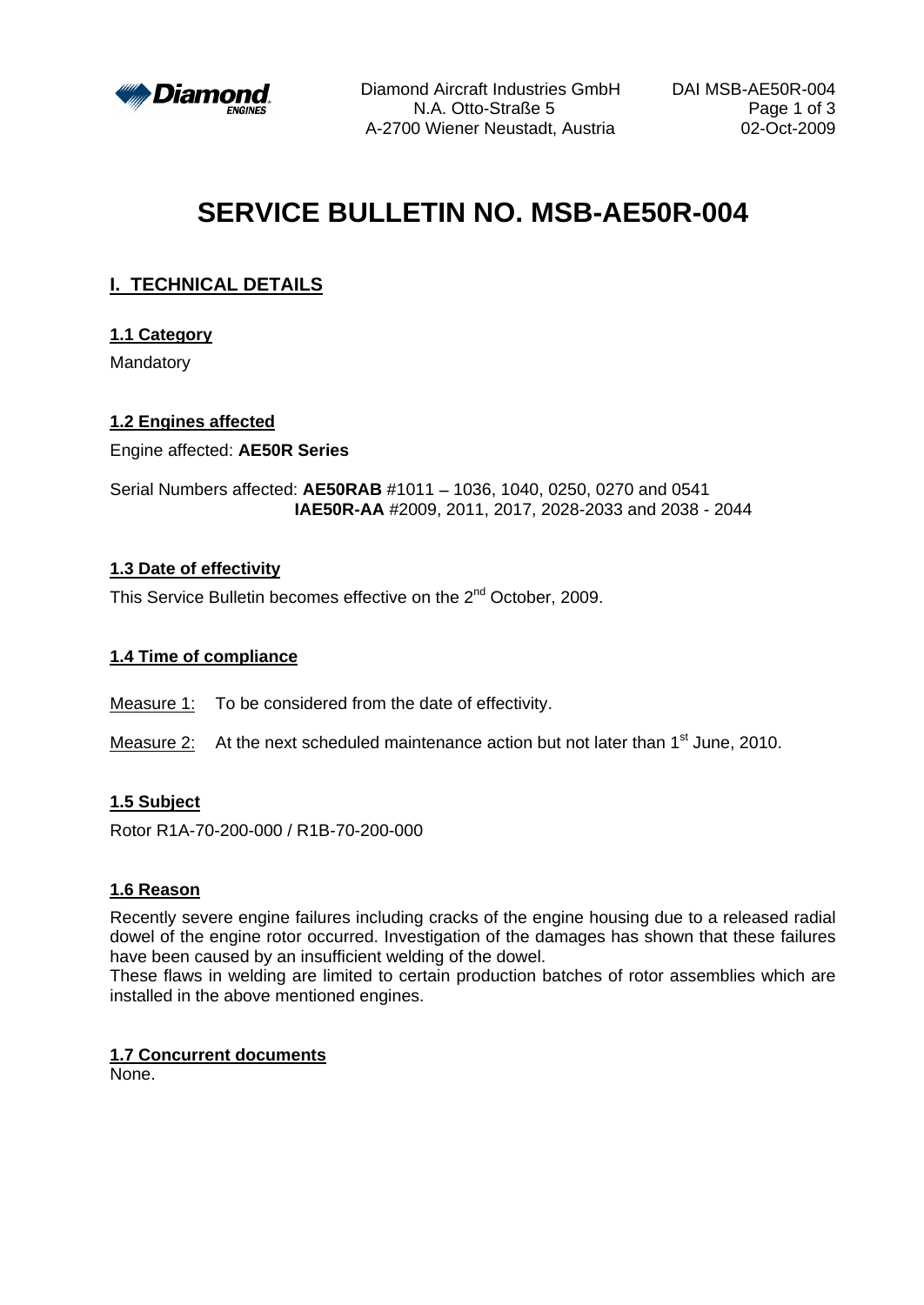

Diamond Aircraft Industries GmbH DAI MSB-AE50R-004 N.A. Otto-Straße 5 Page 2 of 3 A-2700 Wiener Neustadt, Austria 02-Oct-2009

#### **1.8 Approval**

The technical content of this document has been approved under the authority of DOA No. EASA.21J.052.

#### **1.9 Coordination, Austro Engine**

After Sales Support (Austro Engine GmbH) service@austroengine.at Tel No. +43-2622-23000-2525

#### **1.10 Measures**

- Measure 1: Self launching is not allowed until measure 2 has been carried out. It is recommended not to operate the engine until measure 2 has been carried out.
- Measure 2: Remove engine in accordance with the Aircraft Maintenance Manual. - Send engine to Austro Engine GmbH. For further details contact Austro Engine After Sales Support (see 1.9)
	- Note: The rotor will be exchanged at Austro Engine in accordance with the internal WI-MSB-AE50R-004.
	- After receiving back the engine install engine in accordance with the Aircraft Maintenance Manual
- **CAUTION:** Engine operation without performing measure 2 may cause severe damage to the engine.

#### **1.11 Recurring actions**

None

#### **1.12 Mass (Weight) and CG**

None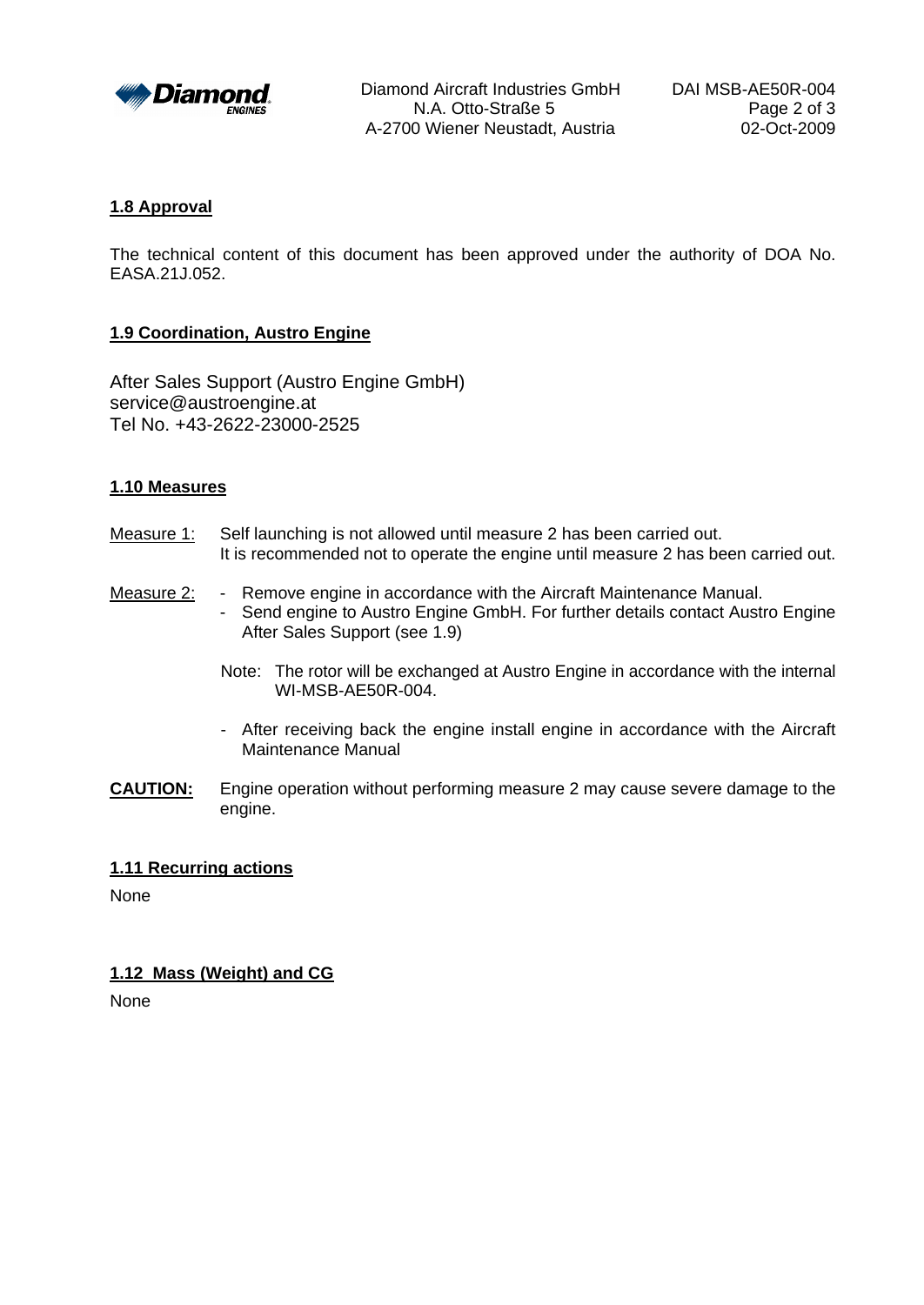

Diamond Aircraft Industries GmbH DAI MSB-AE50R-004 N.A. Otto-Straße 5 Page 3 of 3 A-2700 Wiener Neustadt, Austria 02-Oct-2009

## **II. PLANNING INFORMATION**

For coordination of measure 2 contact Austro Engine After Sales Support (see 1.9)

**2.1 Material and availability** N.a.

**2.2 Special tools**

N.a.

**2.3 Labor consumption**

N.a.

**2.4 Reference documents** N.a.

## **2.5 Credit**

For credit contact Austro Engine GmbH.

## **III. REMARKS**

- 1. Due to the complexity of the work and the needed special tooling the change of the rotor can only be done at the Austro Engine GmbH facility.
- 2. Accomplishment of the measures must be confirmed in the log book.
- 3. In case of any doubt, contact Austro Engine GmbH.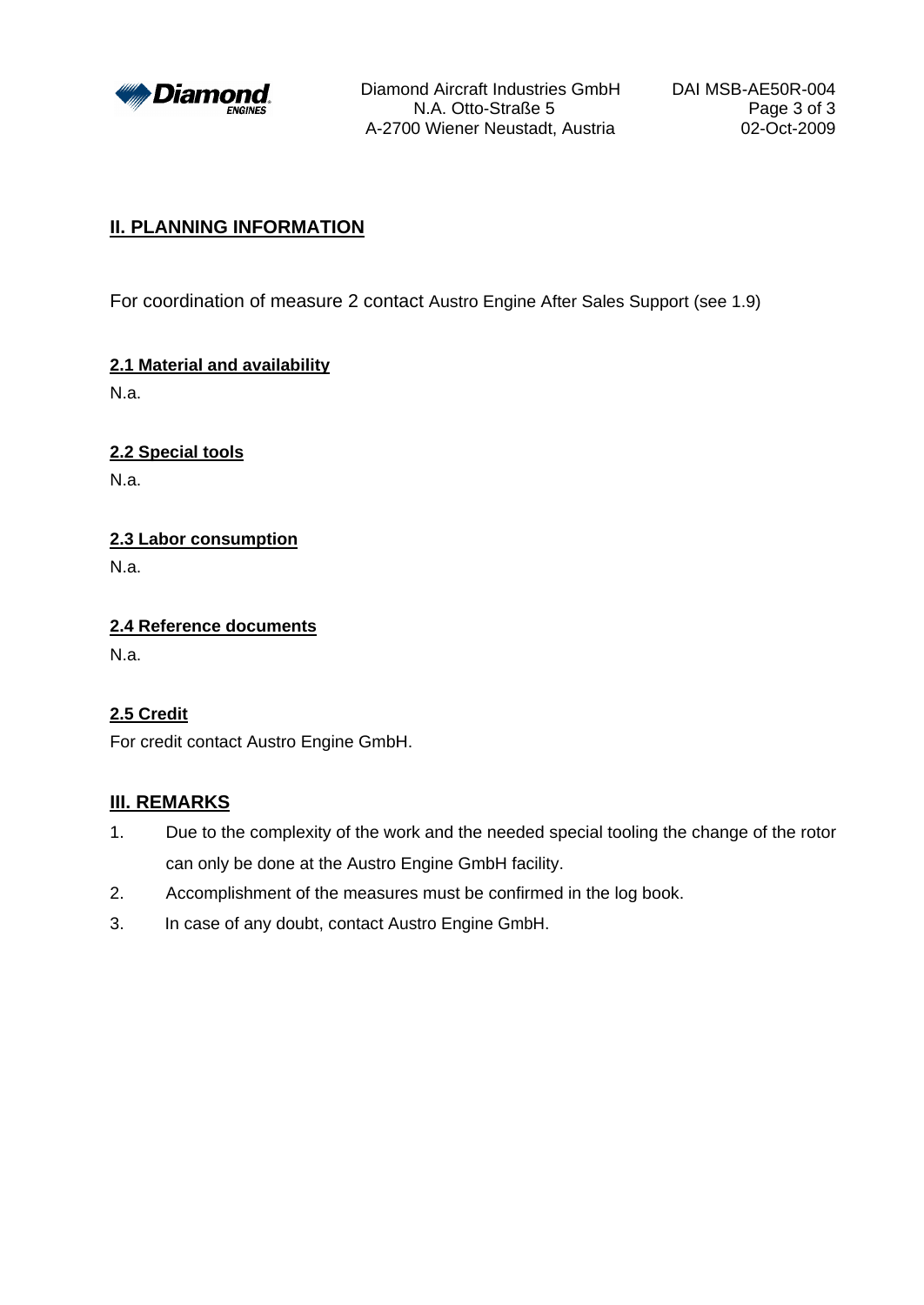

# WORK INSTRUCTION

WI-MSB-AE50R-004/1 Supersedes WI-MSB-AE50R-004

# "EXCHANGE OF THE AE50R ROTOR"

## **I GENERAL INFORMATION**

## **I.1 Subject:**

All AE50R engines that are affected by service bulletin MSB-AE50R-004.

## **I.2 Reference documents:**

Customer Test Record Sheet FOP08 - latest effective issue Build Manual E1.08.03 - latest effective issue Build Manual E1.08.05 - latest effective issue

## **I.3 Remarks:**

Rev. 1: Added point III.4 Completion (IAE50R-AA) and point III.8 Completion (AE50RAB)

## **II DRAWINGS, SPECIAL TOOLS & MATERIALS**

## **II.1 Drawings:**

Not applicable.

### **II.2 Special Tools:**

Due to the complexity and the fact that each engine has to be treated slightly different please contact Austro Engine for the special tools.

## **II.3 Materials:**

Due to the special treatment of each engine please contact Austro Engine GmbH for a maintenance kit.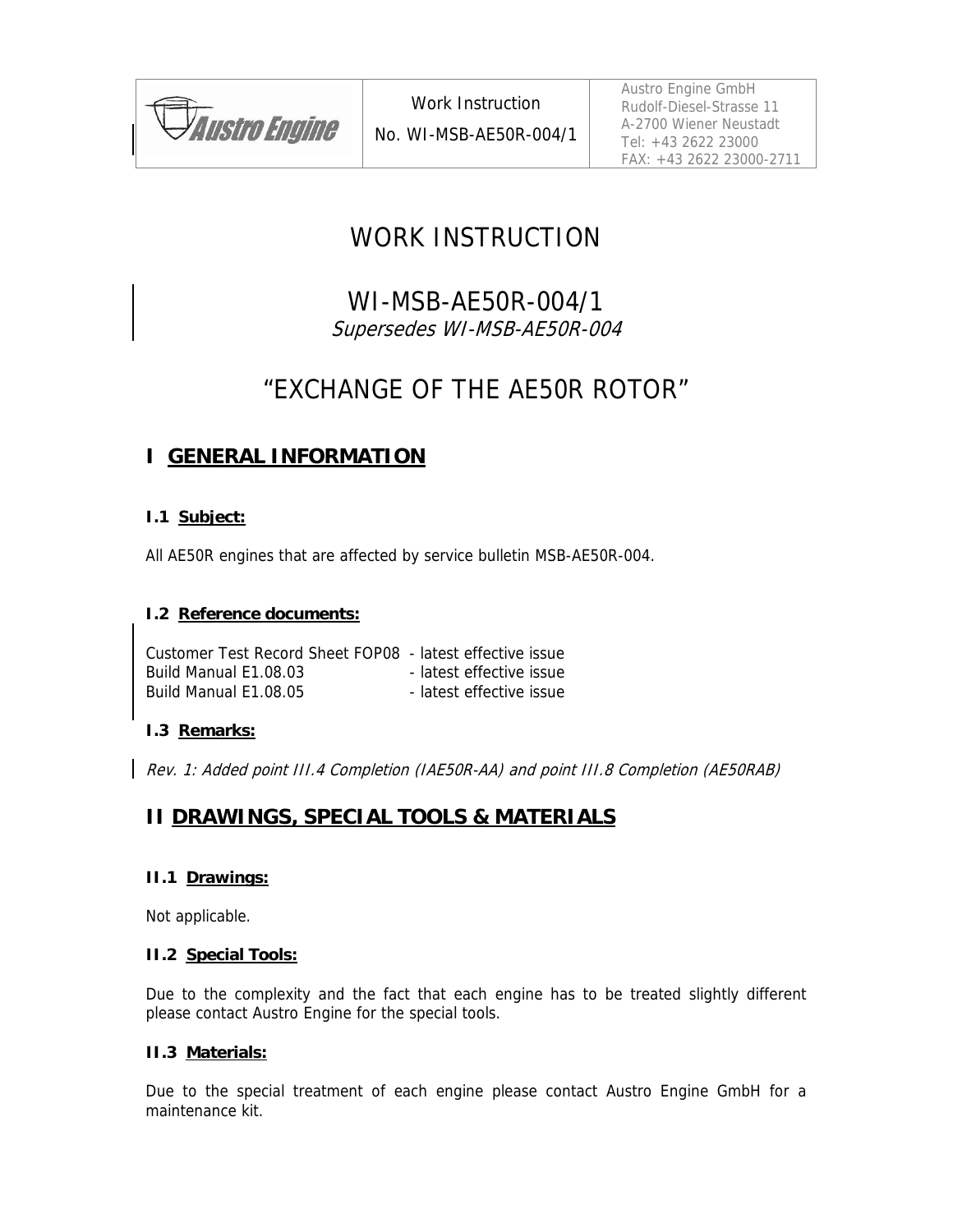

## **III INSTRUCTIONS**

## **III.1 Disassembly of the engine (IAE50R-AA):**

## **Step 1: Dismounting the oil lines**

Release the tightening screws and dismount the oil lines.





## **Step 2: Dismounting the fan**

Release the screws shown and detach the fan from the engine. Special attention has to be paid to the position of the shim spacers of the fan studs.





## **Step 3: Dismounting the fan attachment points and spacers**

Dismount the studs and spacers as shown below. Attention: all studs are Loctite secured.



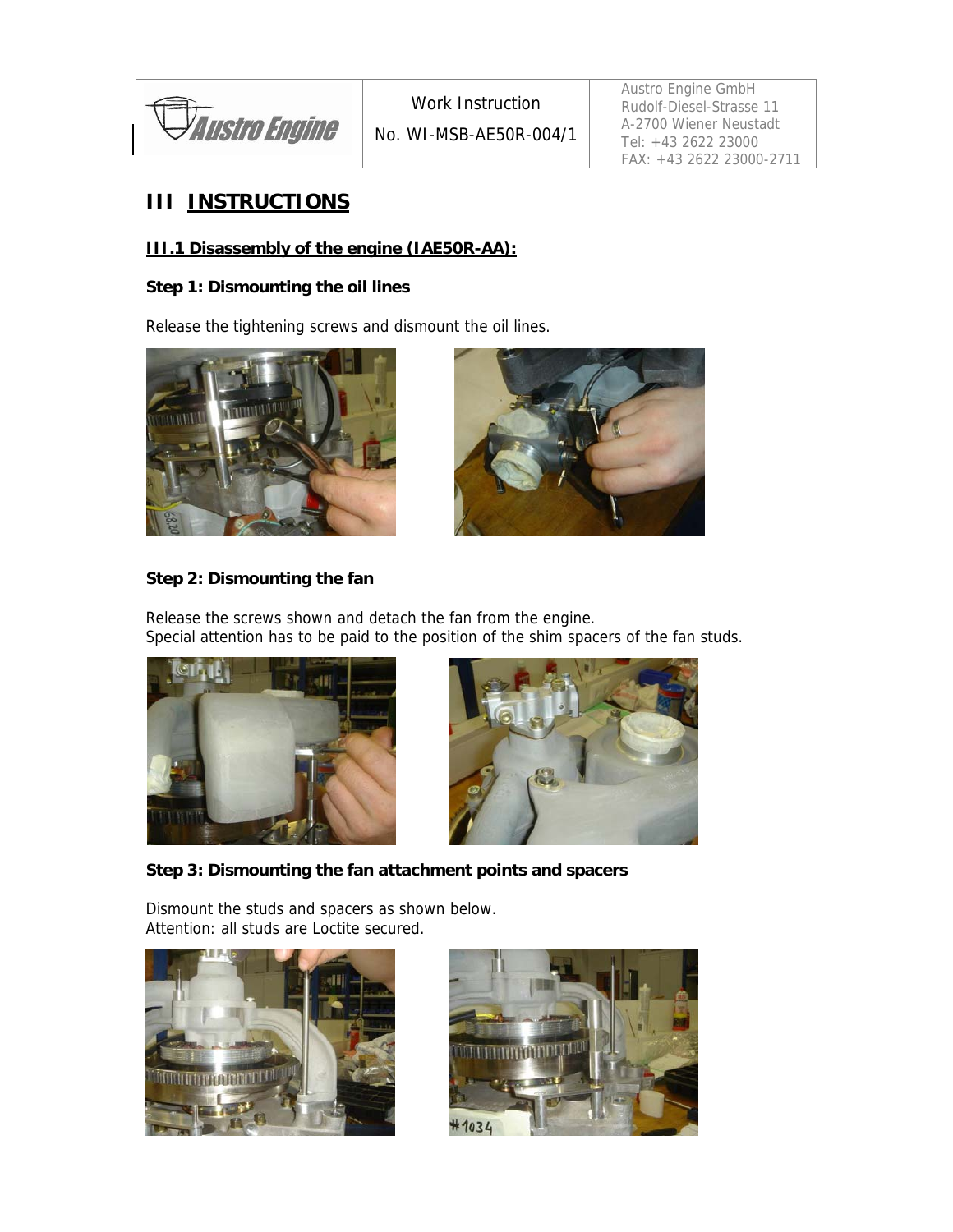





## **Step 4: Dismounting the water pump**

Release the shown screws and remove the water pump from the engine. Special attention has to be paid to the centre bolts.







## **Step 5: Dismounting the starter plate**

Release the shown screws and remove the starter plate from the engine.

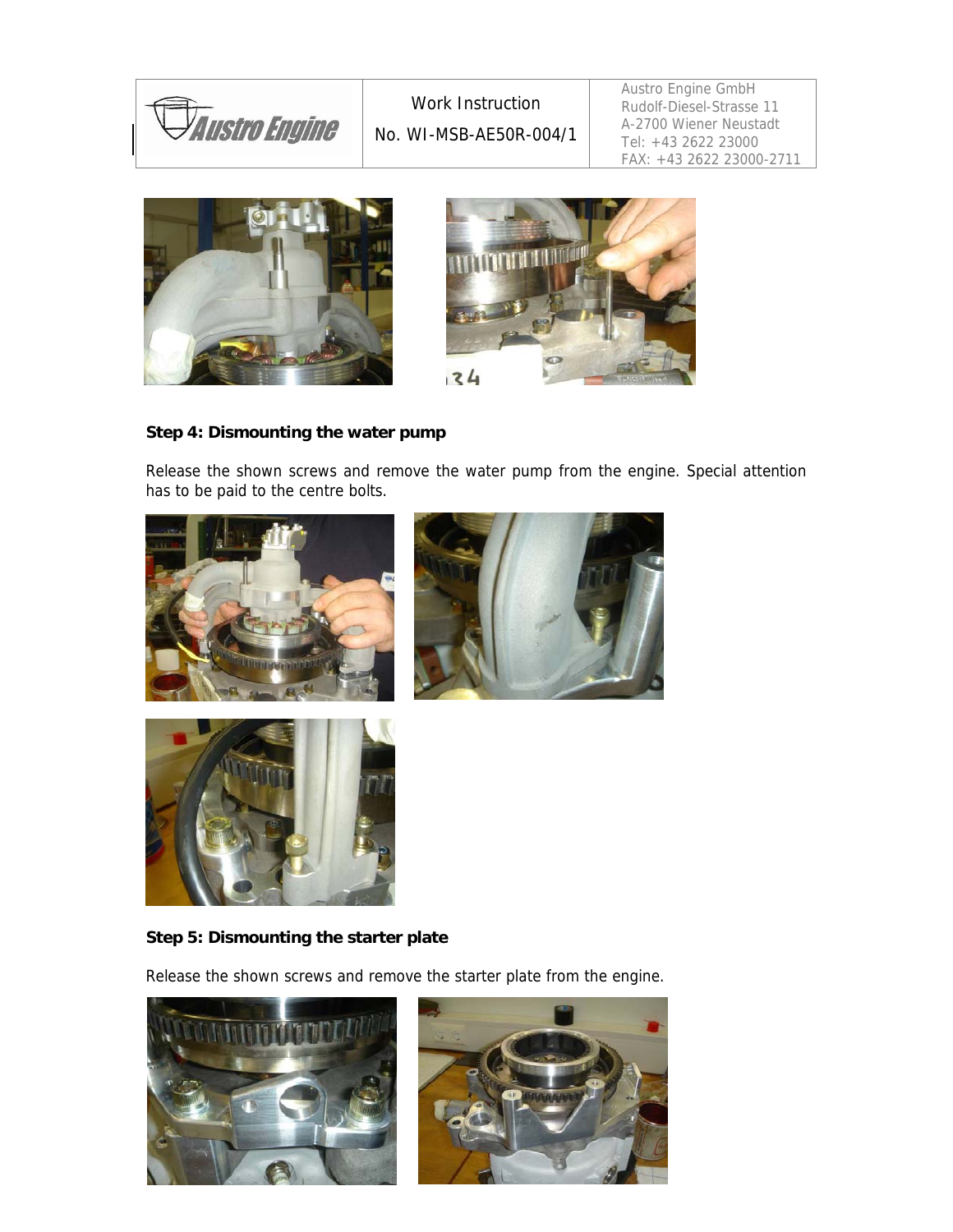| <i><b>Y Austro Engine</b></i> |
|-------------------------------|
|                               |

Austro Engine GmbH Rudolf-Diesel-Strasse 11 A-2700 Wiener Neustadt Tel: +43 2622 23000 FAX: +43 2622 23000-2711

### **Step 6: Dismounting the generator**

Release the screws shown and remove the generator from the flywheel. Attention: all screws are Loctite secured.



#### **Step 7: Dismounting the flywheel**

Release the main nut and remove the flywheel from the eccentric shaft. There is a special tool required for this action, so please contact Austro Engine for purchasing the tool.



#### **Step 8: Dismounting the backplate**

Remove the oilseal-ring and the woodruff key. Release the nuts shown and remove the backplate with caution.



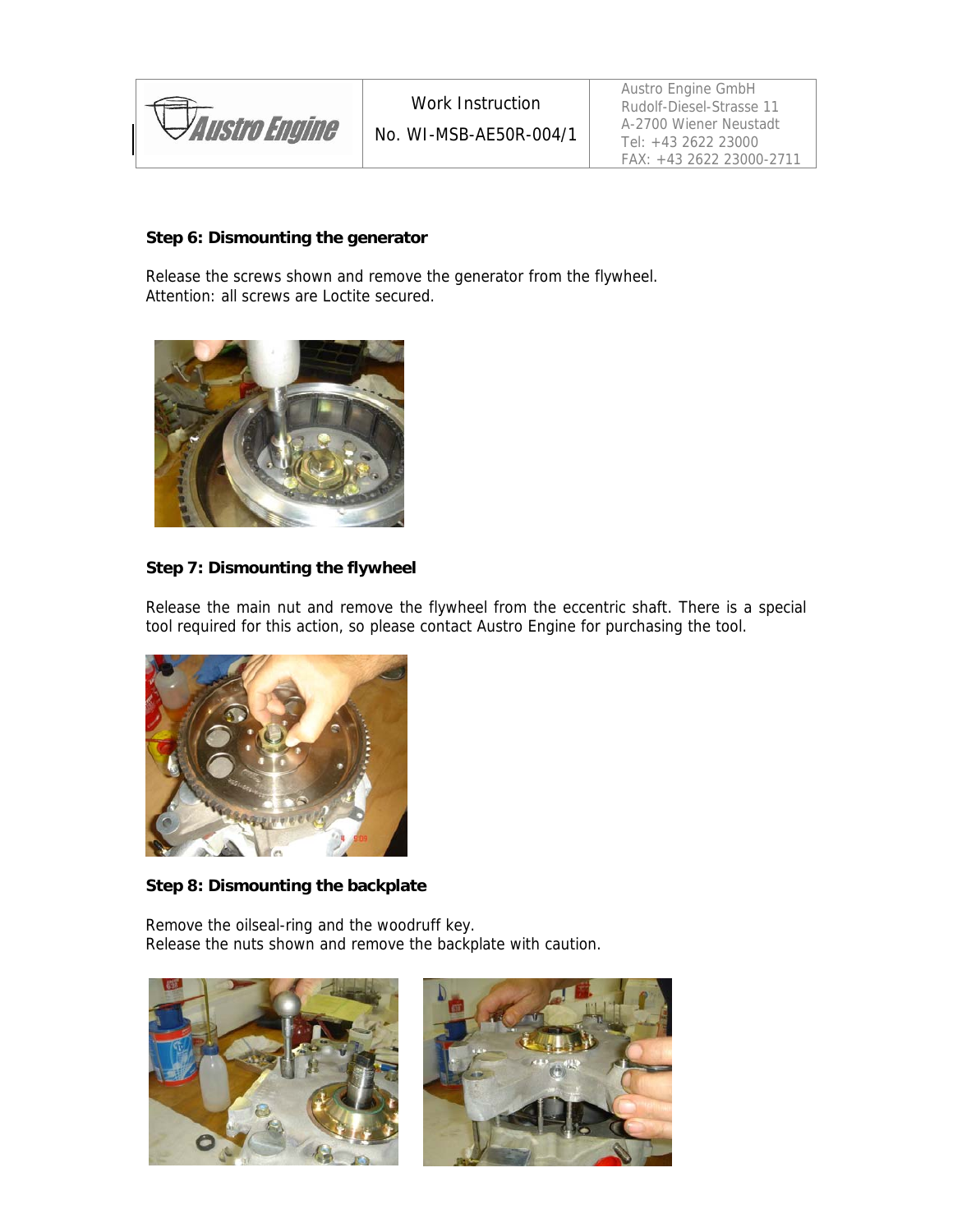| <i><b>YAustro Engine</b></i> |  |
|------------------------------|--|

No. WI-MSB-AE50R-004/1

Austro Engine GmbH Rudolf-Diesel-Strasse 11 A-2700 Wiener Neustadt Tel: +43 2622 23000 FAX: +43 2622 23000-2711

## **Step 9: Removing the eccentric shaft**

Mark the rotor and the sealing parts and dismantle the sealings clockwise. The rotor has to be adjusted to the correct position to make it possible to remove the eccentric shaft. Take out the eccentric shaft with caution as shown.



### **Step 10: Removing the rotor**

Pick up the rotor as shown and take it out of the trochoid slowly. Take caution as some of the rotor sealings are likely to fall off the rotor during this process.



The disassembly of the engine is done with this last step..

### **III.2 Exchange of the rotor (IAE50R-AA):**

Clean the eccentric shaft, the flywheel, the bearing and the balancing weight.

As the rotor is paired to the eccentric shaft in diameter and to the stationary gear in gear grade the eccentric shaft diameter (main bearing) has to be measured with a appropriate measuring tool accurate to microns. This value and the number of the gear grade have to be sent to Austro Engine. Austro Engine will then provide a new rotor which fits to the group mentioned.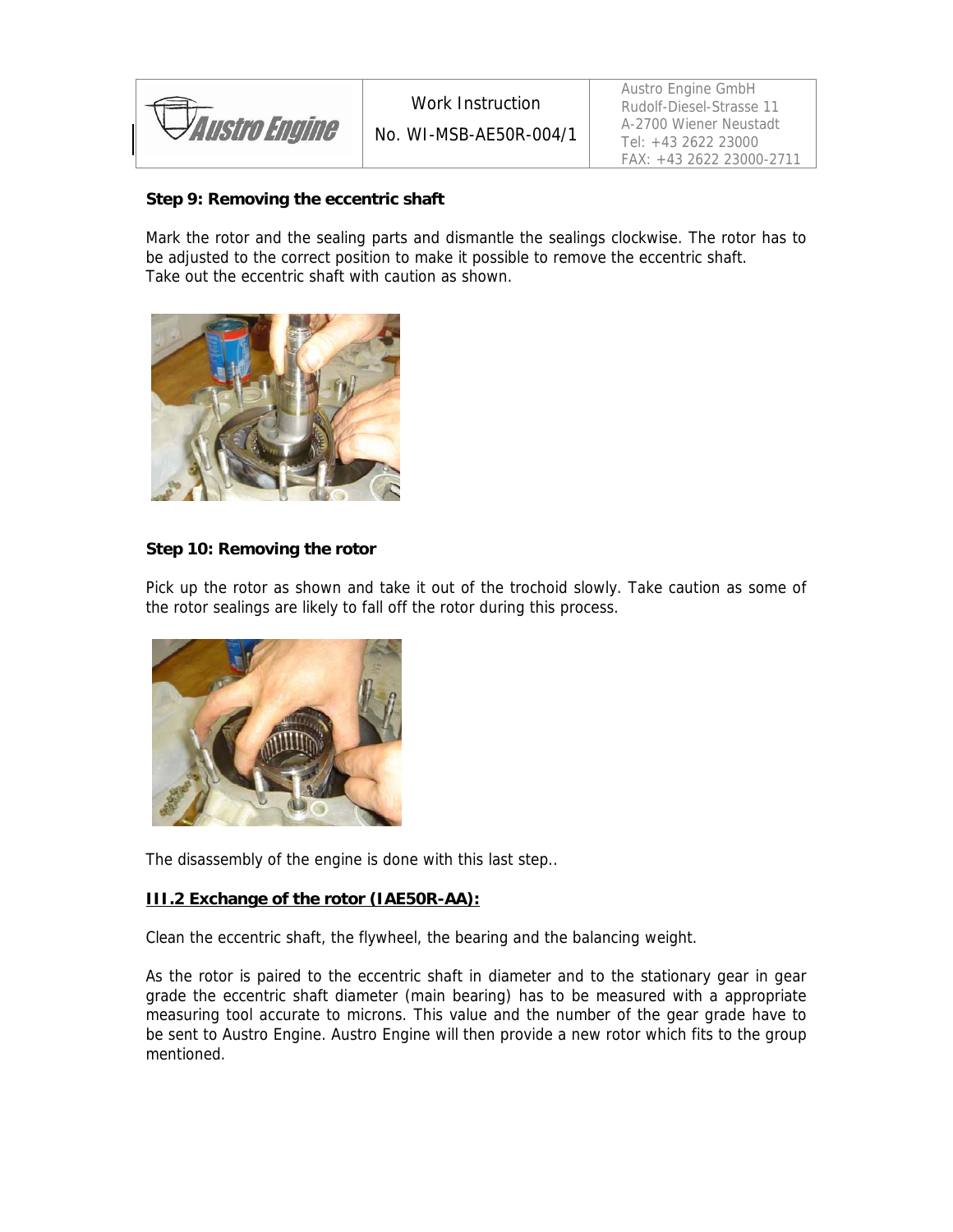*Austro Engine* 

Austro Engine GmbH Rudolf-Diesel-Strasse 11 A-2700 Wiener Neustadt Tel: +43 2622 23000 FAX: +43 2622 23000-2711

Take the new rotor part no. R1A-70-200-000-010 and assemble it with the cleaned parts to a balancing group.



Insert the compensation weight of the sealings into the eccentric shaft.



Perform a balancing of the whole group on a balancing machine pt. no. MWT 059/1 until a sufficient balancing is reached.

**Caution:** Only drill the balancing weight right to the face of the front plate and the flywheel in the area of massive steel.

#### **III.3 Assembly of the engine (IAE50R-AA):**

The assembly process of the engine is vice versa to the disassembly process.

**Caution:** All parts have to be cleaned before assembly of the engine. Special attention has to be paid on using only new sealings and to secure all screws with the appropriate Loctite and to use the appropriate torque to tighten the screws.

### **III.4 Completion (IAE50R-AA):**

Perform an engine run on a test bench according to the build manual E1.08.05 Chapter 2, latest effective issue. Use the "Costumer Test Record Sheet" FOP08 for documentation of the required values, which are defined on the sheet itself.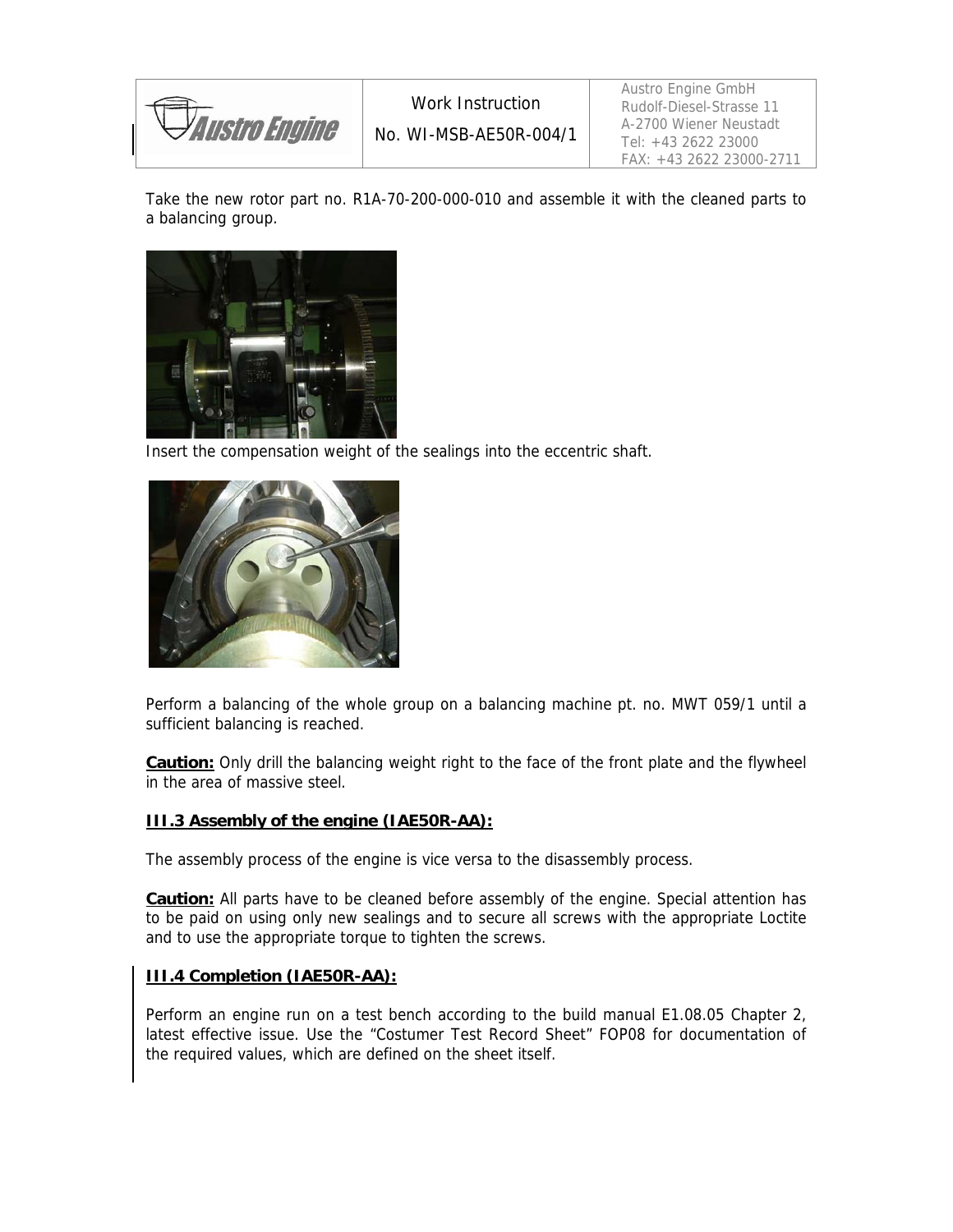

## **III.5 Disassembly of the engine (AE50RAB):**

## **Step 1: Dismounting the oil lines**

Release the tightening screws and dismount the oil lines.





## **Step 2: Dismounting the fan**

Release the screws shown and detach the fan from the engine. Special attention has to be paid to the position of the shim spacers of the fan studs.





**Step 3: Dismounting the fan attachment points and spacers** 

Dismount the studs and spacers as shown below. Attention: all studs are Loctite secured.



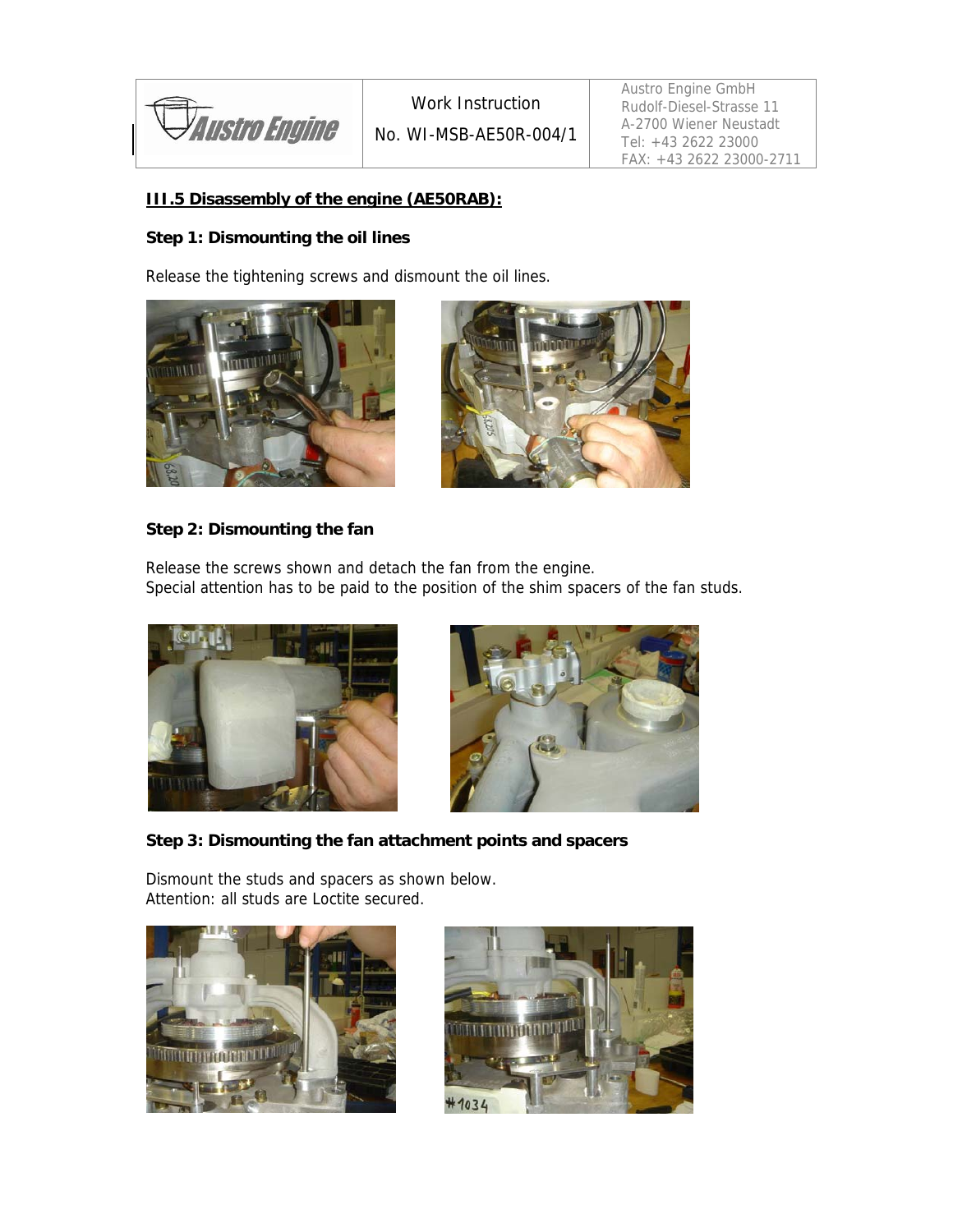

## **Step 4: Dismounting the water pump**

Release the shown screws and remove the water pump from the engine. Special attention has to be paid to the centre bolts.



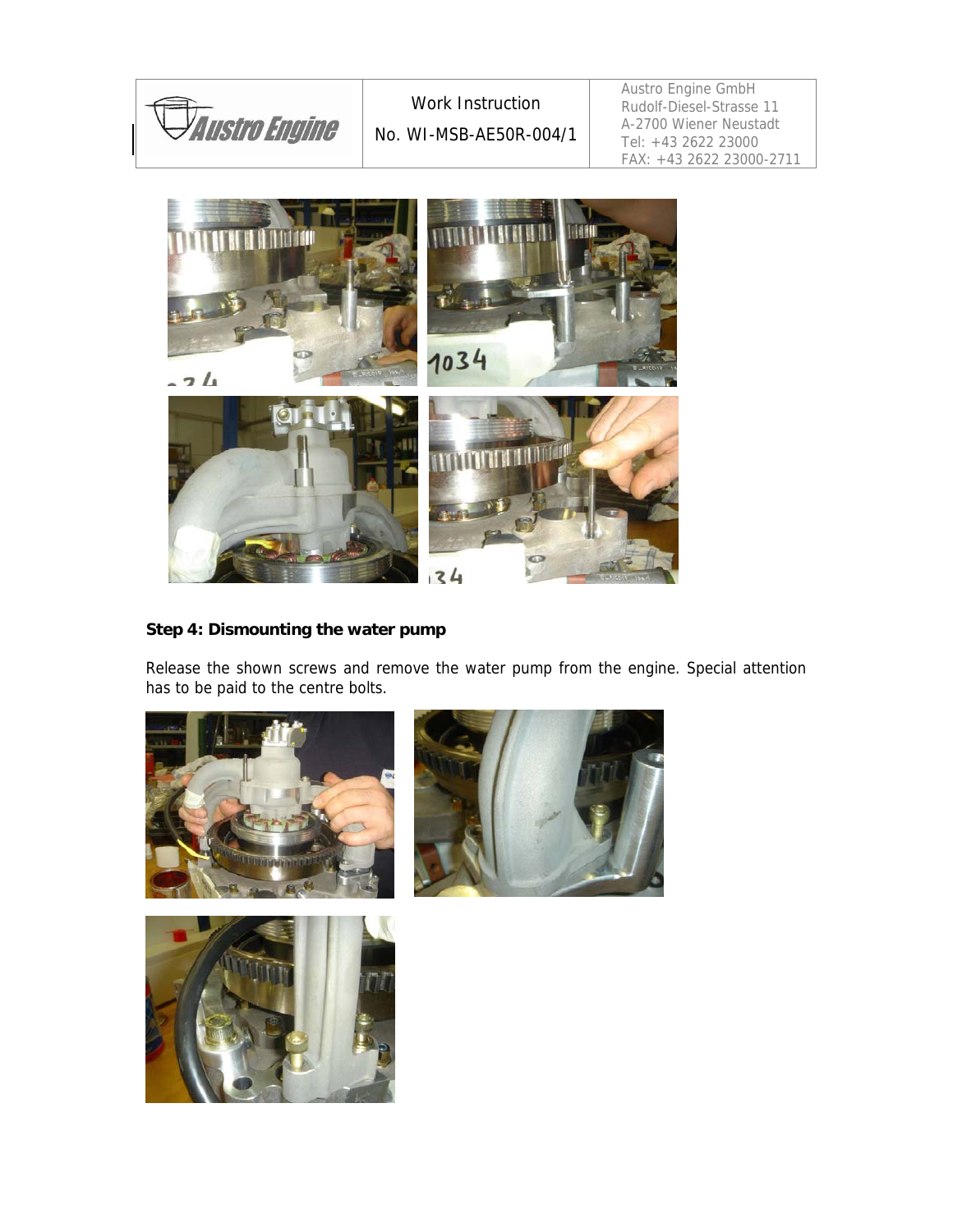*Austro Engine* 

## **Step 5: Dismounting the starter plate**

Release the shown screws and remove the starter plate from the engine.



#### **Step 6: Dismounting the generator**

Release the screws shown and remove the generator from the flywheel. Attention: all screws are Loctite secured.



### **Step 7: Dismounting the flywheel**

Release the main nut and remove the flywheel from the eccentric shaft. There is a special tool required for this action, so please contact Austro Engine for purchasing the tool.

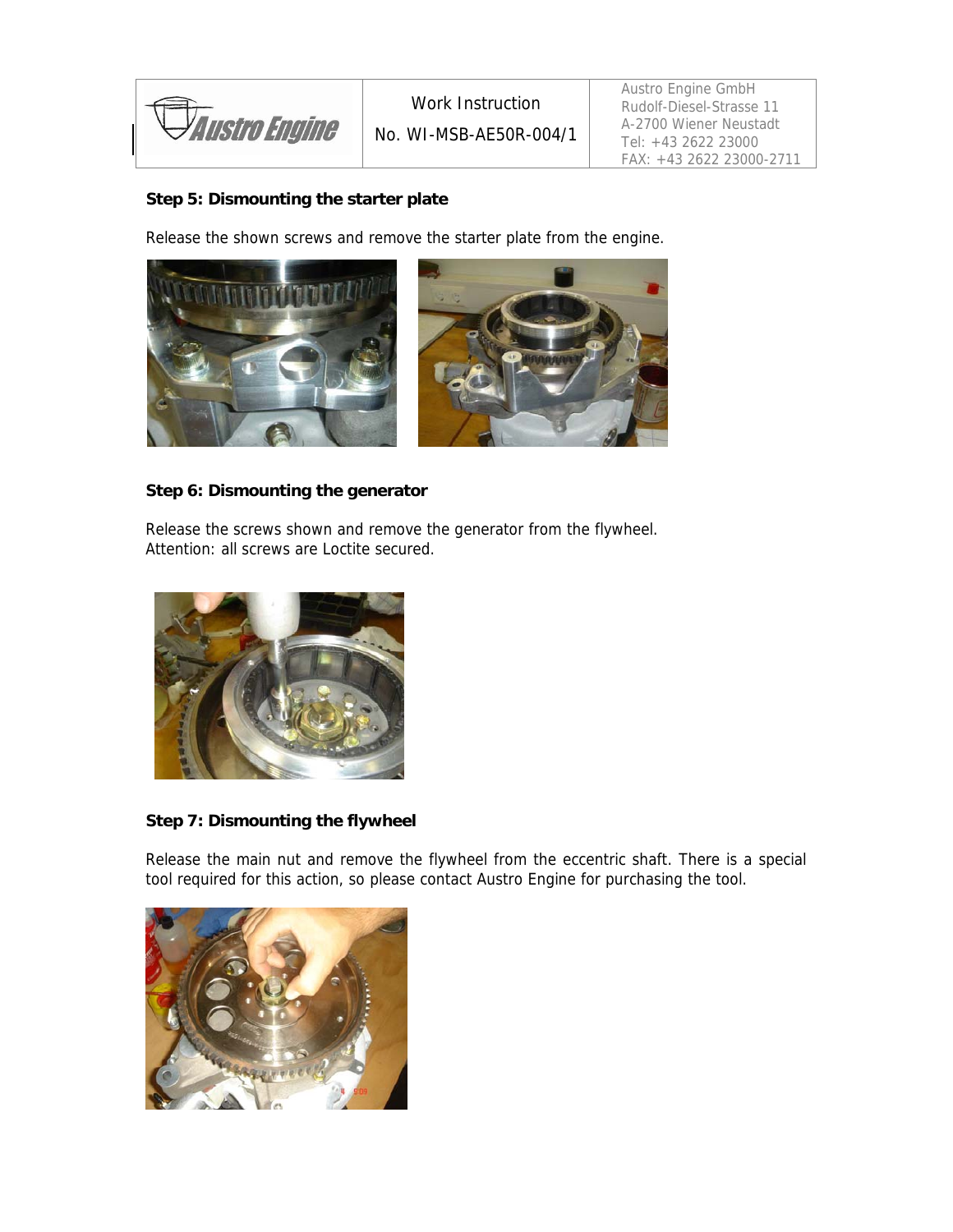*Austro Engine* 

## **Step 8: Dismounting the backplate**

Remove the oilseal-ring and the woodruff key. Release the nuts shown and remove the backplate with caution.



### **Step 9: Removing the eccentric shaft**

Mark the rotor and the sealing parts and dismantle the sealings clockwise. The rotor has to be adjusted to the correct position to make it possible to remove the eccentric shaft. Take out the eccentric shaft with caution as shown.



### **Step 10: Removing the rotor**

Pick up the rotor as shown and take it out of the trochoid slowly. Take caution as some of the rotor sealings are likely to fall off the rotor during this process.

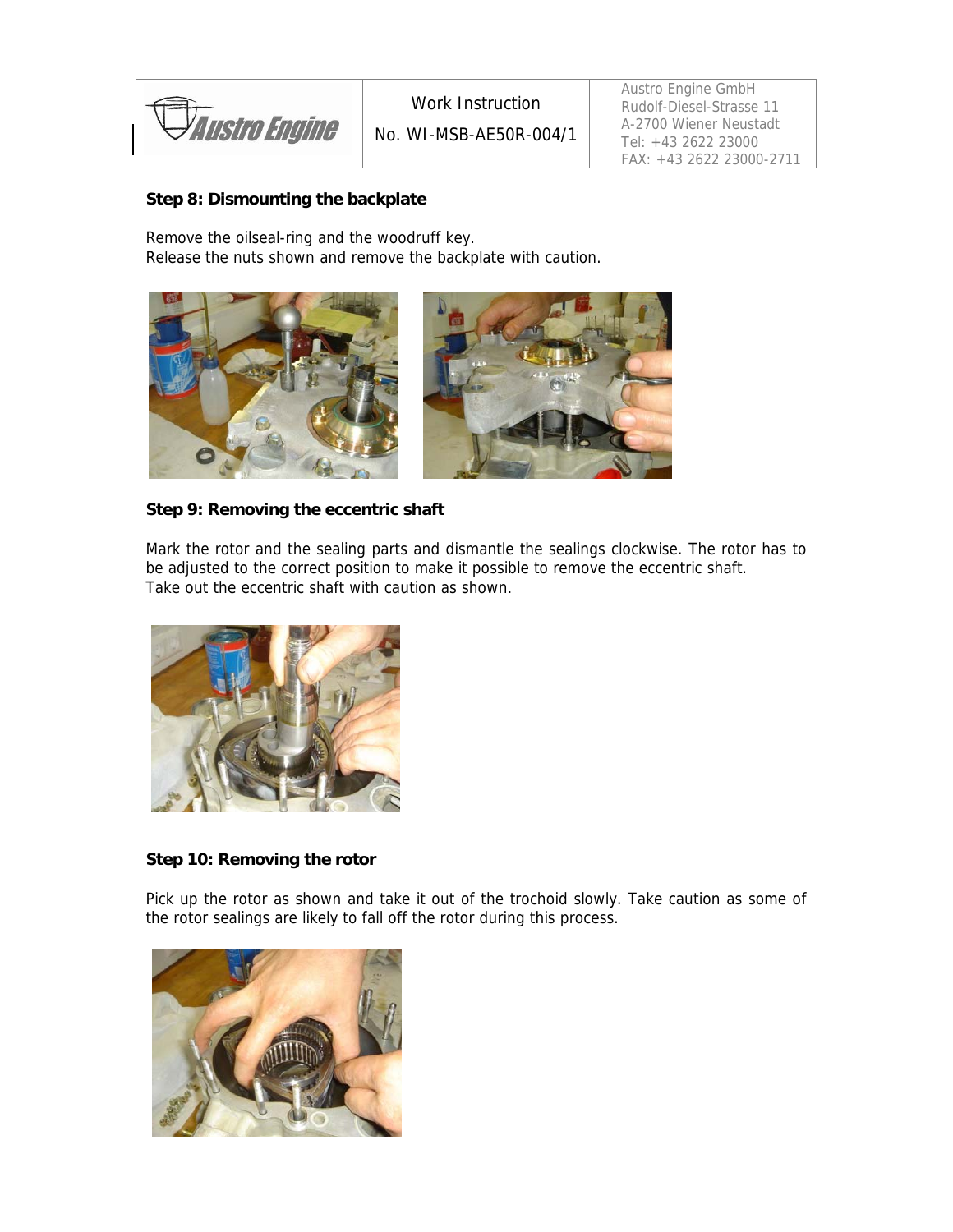*Austro Engine* 

No. WI-MSB-AE50R-004/1

## **III.6 Exchange of the rotor (AE50RAB):**

Clean the eccentric shaft, the flywheel, the bearing and the balancing weight.

As the rotor is paired to the eccentric shaft in diameter and to the stationary gear in gear grade the eccentric shaft diameter (main bearing) has to be measured with a appropriate measuring tool accurate to microns. This value and the number of the gear grade have to be sent to Austro Engine. Austro Engine will then provide a new rotor which fits to the group mentioned.

Take the new rotor part no. R1B-70-200-000-010 and assemble it with the cleaned parts to a balancing group.



Insert the compensation weight of the sealings into the eccentric shaft.



Perform a balancing of the whole group on a balancing machine pt. no. MWT 059/1 until a sufficient balancing is reached.

**Caution:** Only drill the balancing weight right to the face of the front plate and the flywheel in the area of massive steel.

#### **III.7 Assembly of the engine (AE50RAB):**

The assembly process of the engine is vice versa to the disassembly process.

**Caution:** All parts have to be cleaned before assembly of the engine. Special attention has to be paid on using only new sealings and to secure all screws with the appropriate Loctite and to use the appropriate torque to tighten the screws.